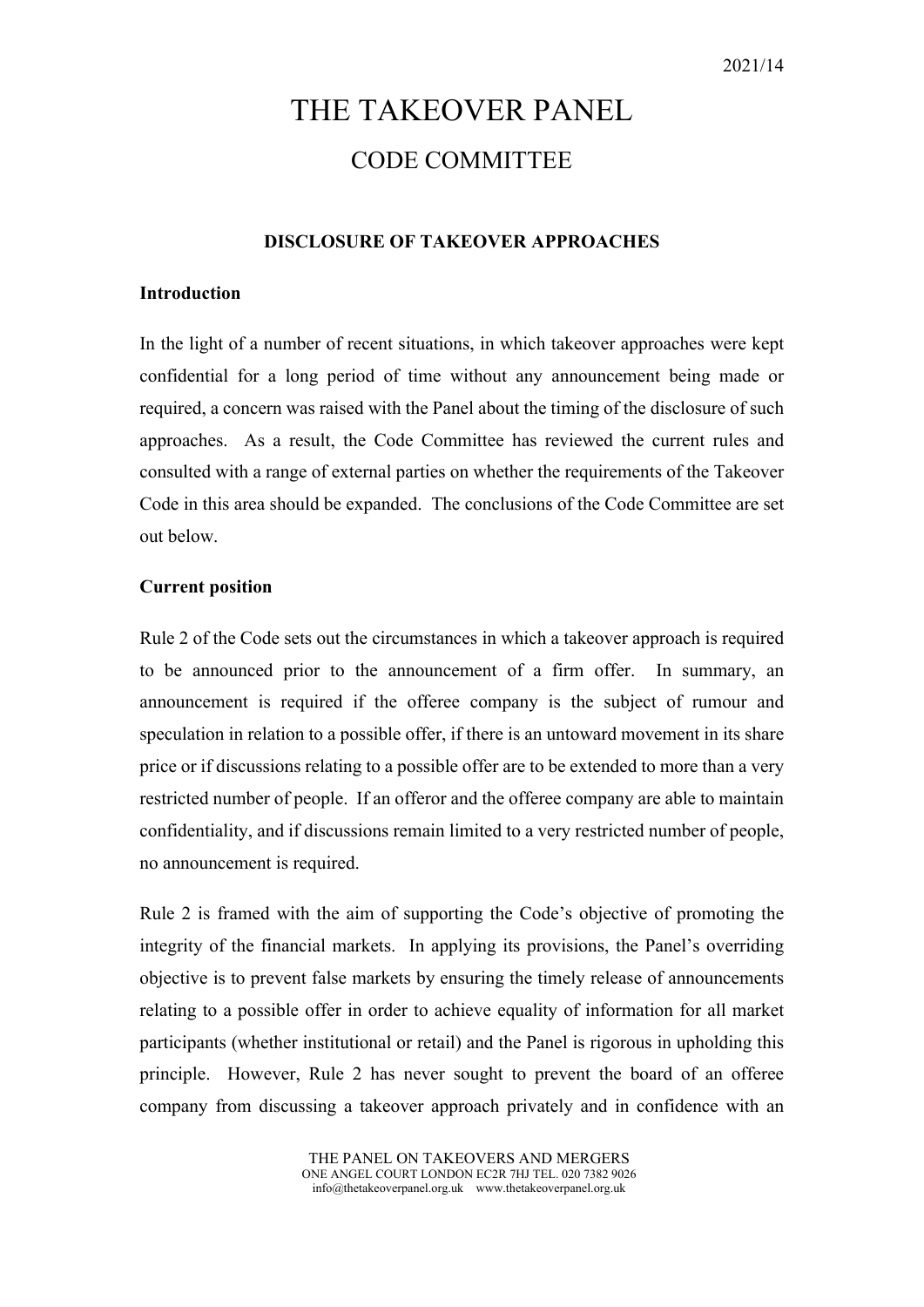offeror where the board believes that it is in the best interests of shareholders to do so, notwithstanding that such negotiations may sometimes be protracted. There is also no restriction under Rule 2 on either an offeror or the offeree company making an announcement at any time that it considers appropriate.

# **Suggested amendment to the Code**

Proponents of a change to the disclosure regime suggested that it should be expanded by requiring the immediate disclosure by an offeree company of any serious takeover approach, irrespective of whether it was the subject of rumour and speculation or there was an untoward movement in its share price. It was suggested that this would be in line with the greater transparency being sought across many aspects of financial regulation and would enable shareholders to play a more active part in a board's decision-making process in relation to a takeover approach. Moreover, the concern was expressed that, following a takeover approach, some shareholders might sell their shares in ignorance of the possibility that an offer might be made.

# **Consultation**

The Code Committee requested the Panel Executive to seek the views of relevant constituents on this subject. The consultation focused on two groups of constituents in particular, comprising a range of different types of investors in and board members of UK public companies.

In summary, the overwhelming majority of those consulted, both from the investor community and the corporate community, were in favour of retaining the existing rules and approach. Whilst recognising that a balance needs to be struck in this complex area, they considered that the existing regime both provides appropriate protection for investors and achieves an appropriate balance between the interests of investors and the relevant offeree companies.

Particular concerns that were raised in connection with the suggested amendment were that it could: